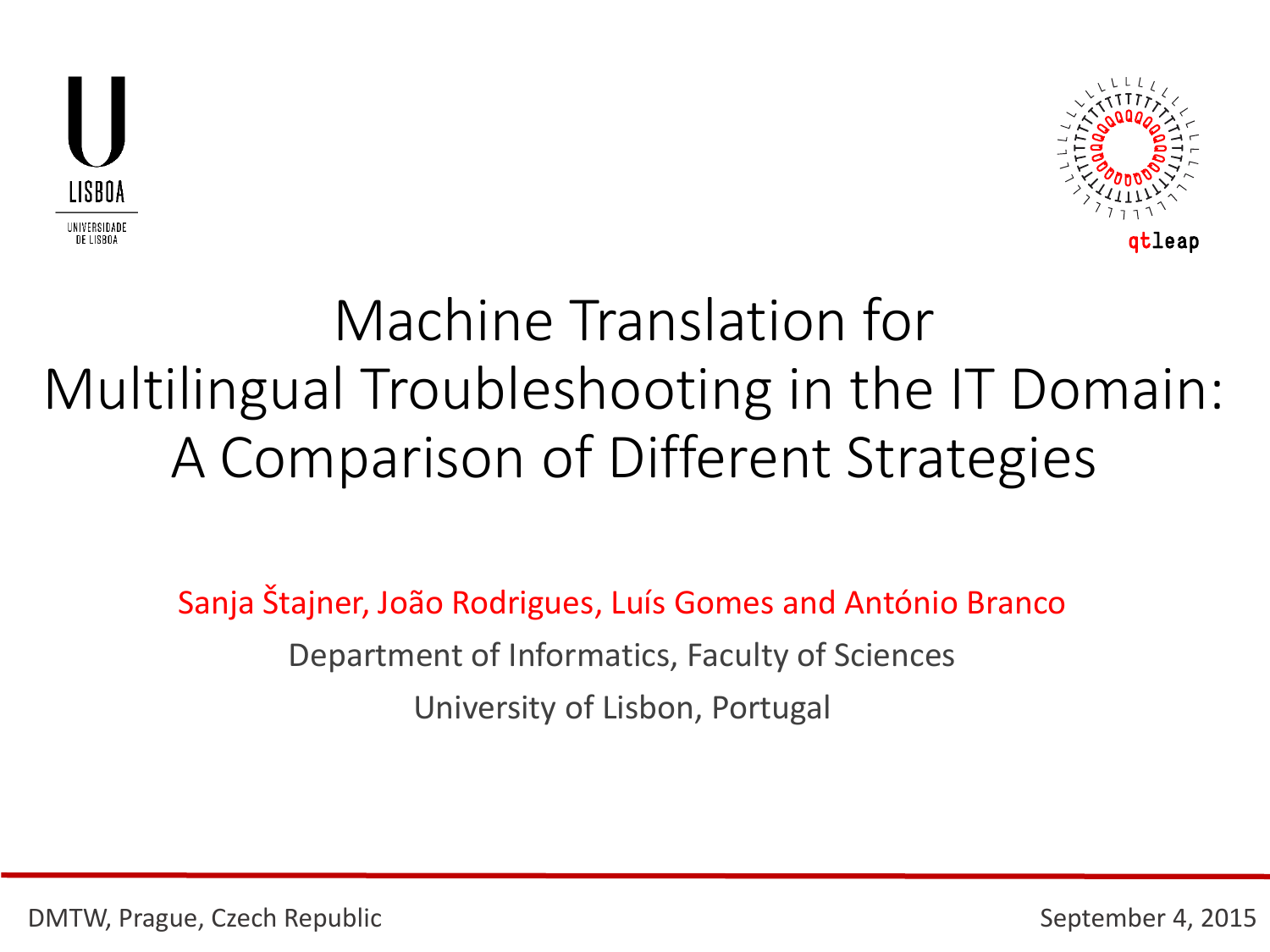#### **Outline**



- **Problem**
- Strategies
- Methodology
- **Results**
- Conclusions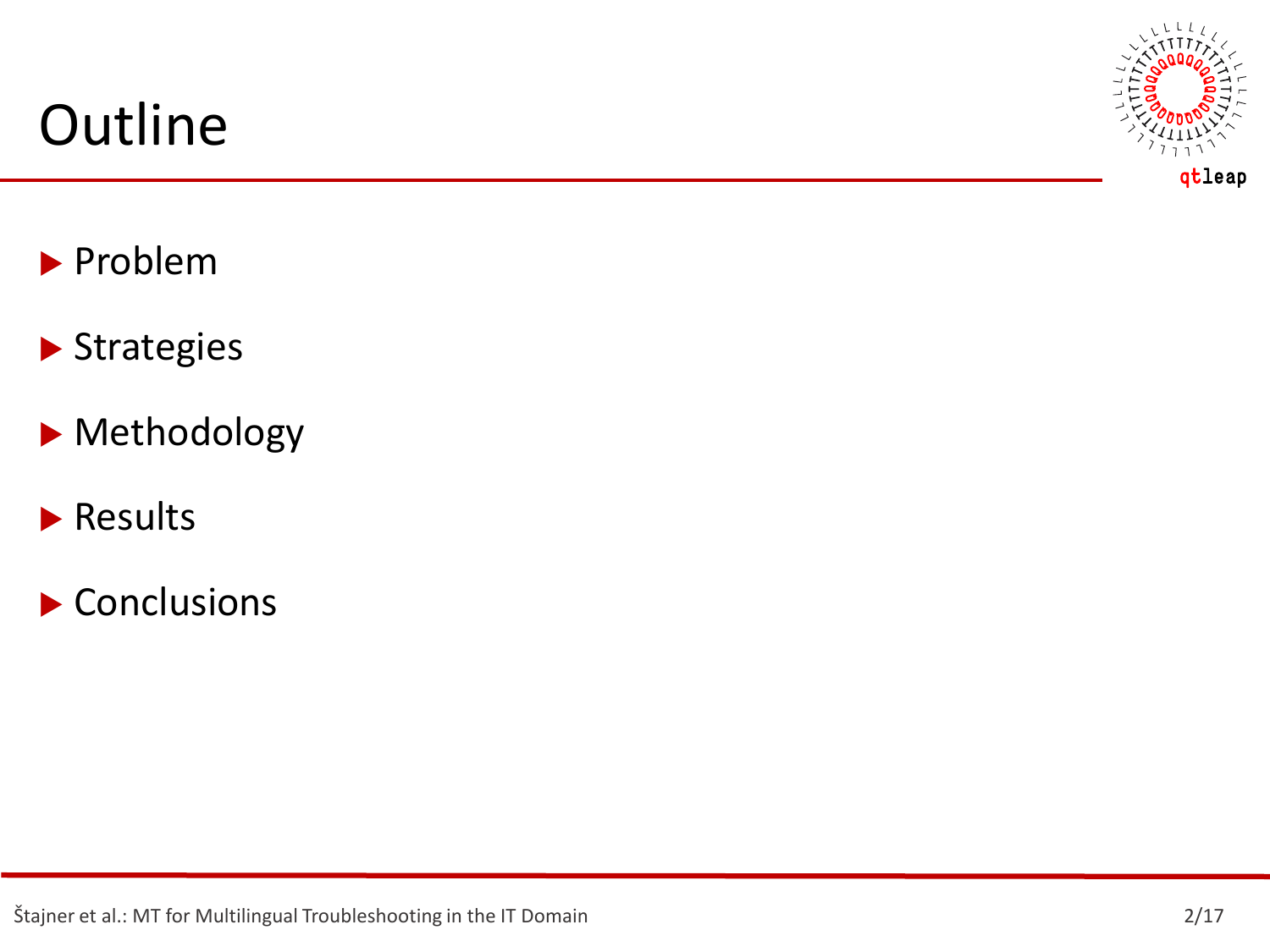

- ▶ English-Portuguese MT is rarely addressed
- ▶ No studies addressing this problem for specific domains
- ▶ Domain-specific parallel corpora (EN-PT) are scarce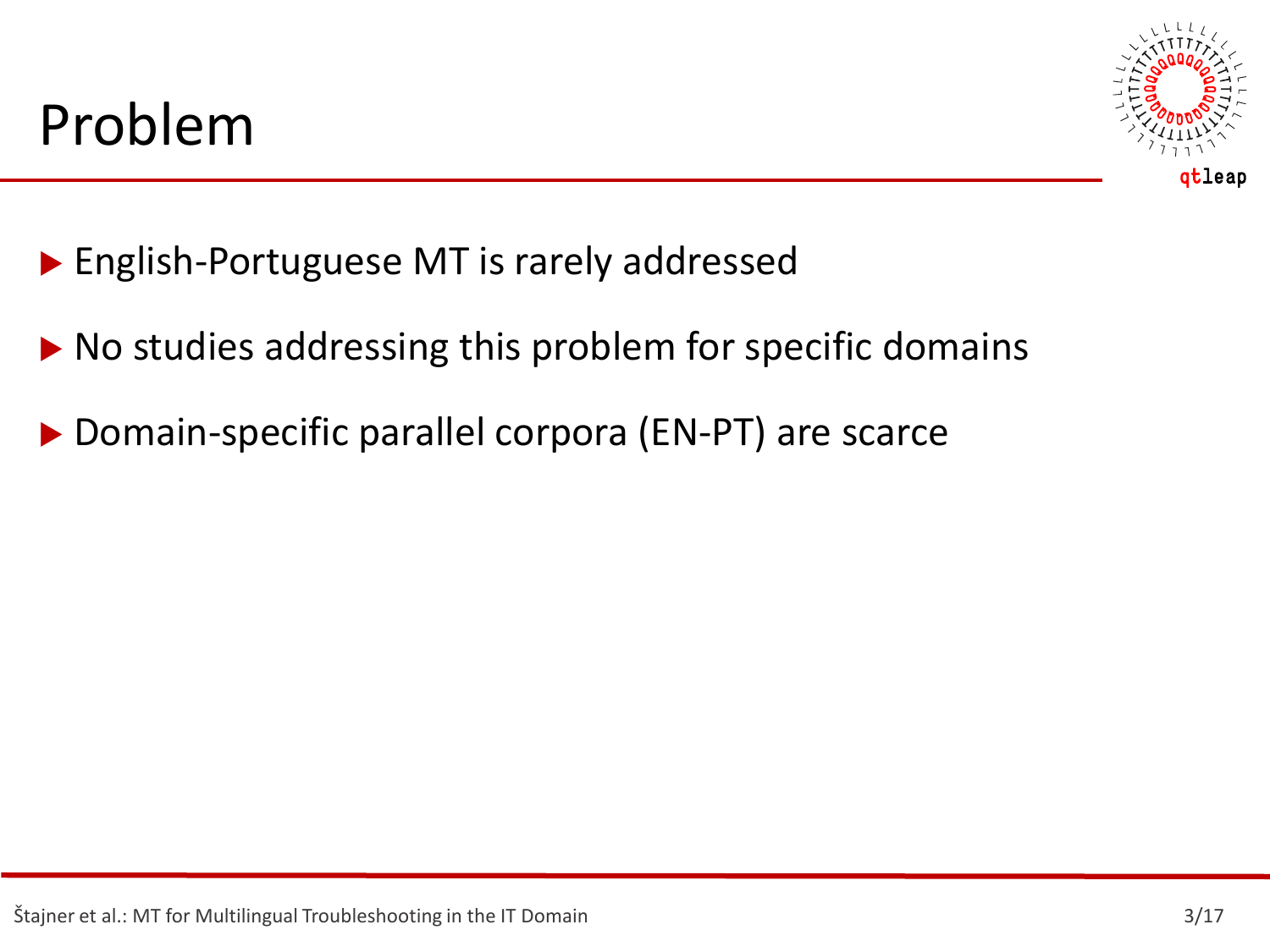

- 1. Adding out-of-domain corpora
- 2. Adding in-domain bilingual terminology
- 3. Adding combination of both (out-of-domain corpora and indomain bilingual terminology)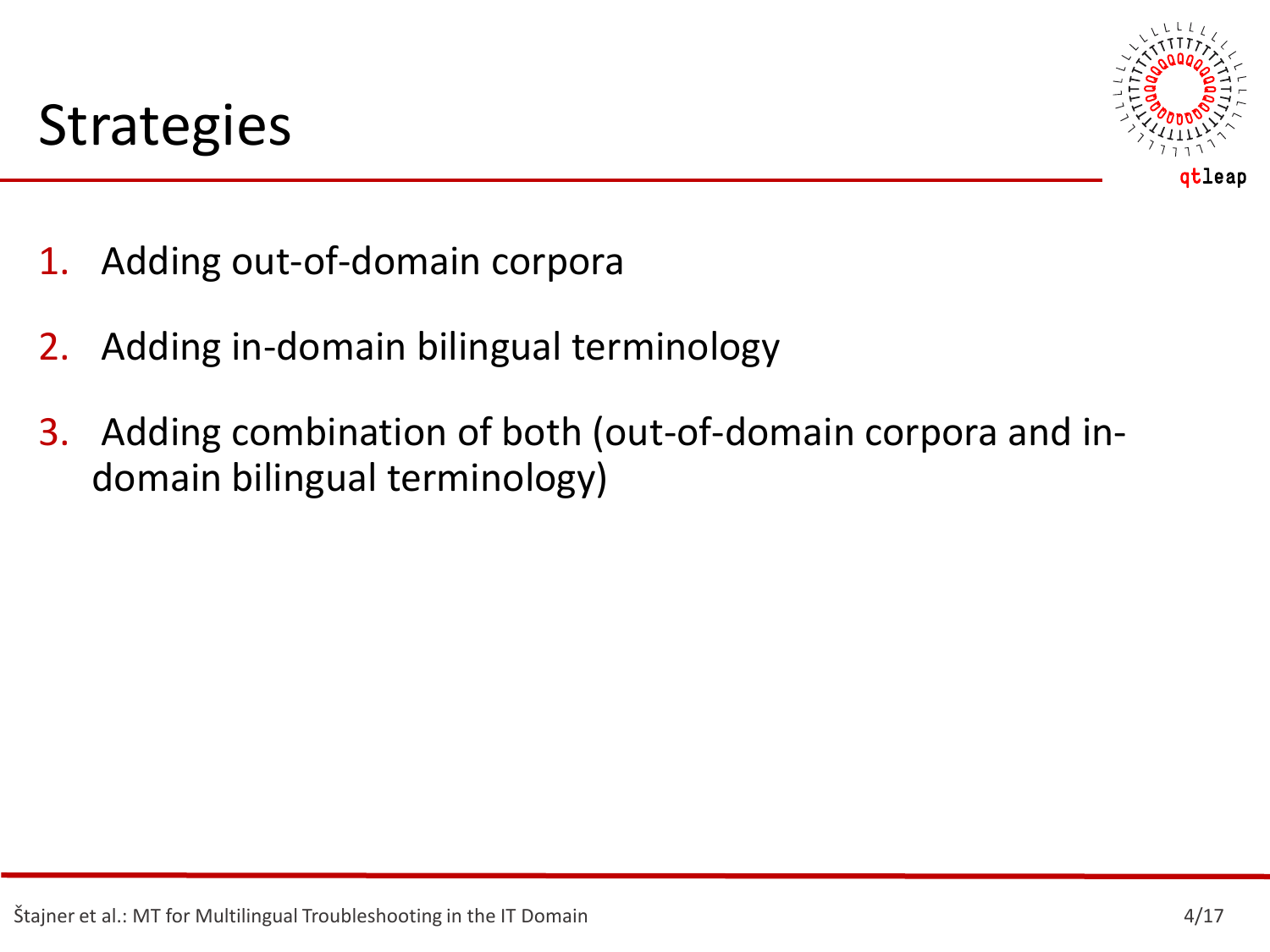

- **English to Portuguese MT**
- ▶ Short sentences (user questions followed by answers from an IT technician)
- ▶ Continious chats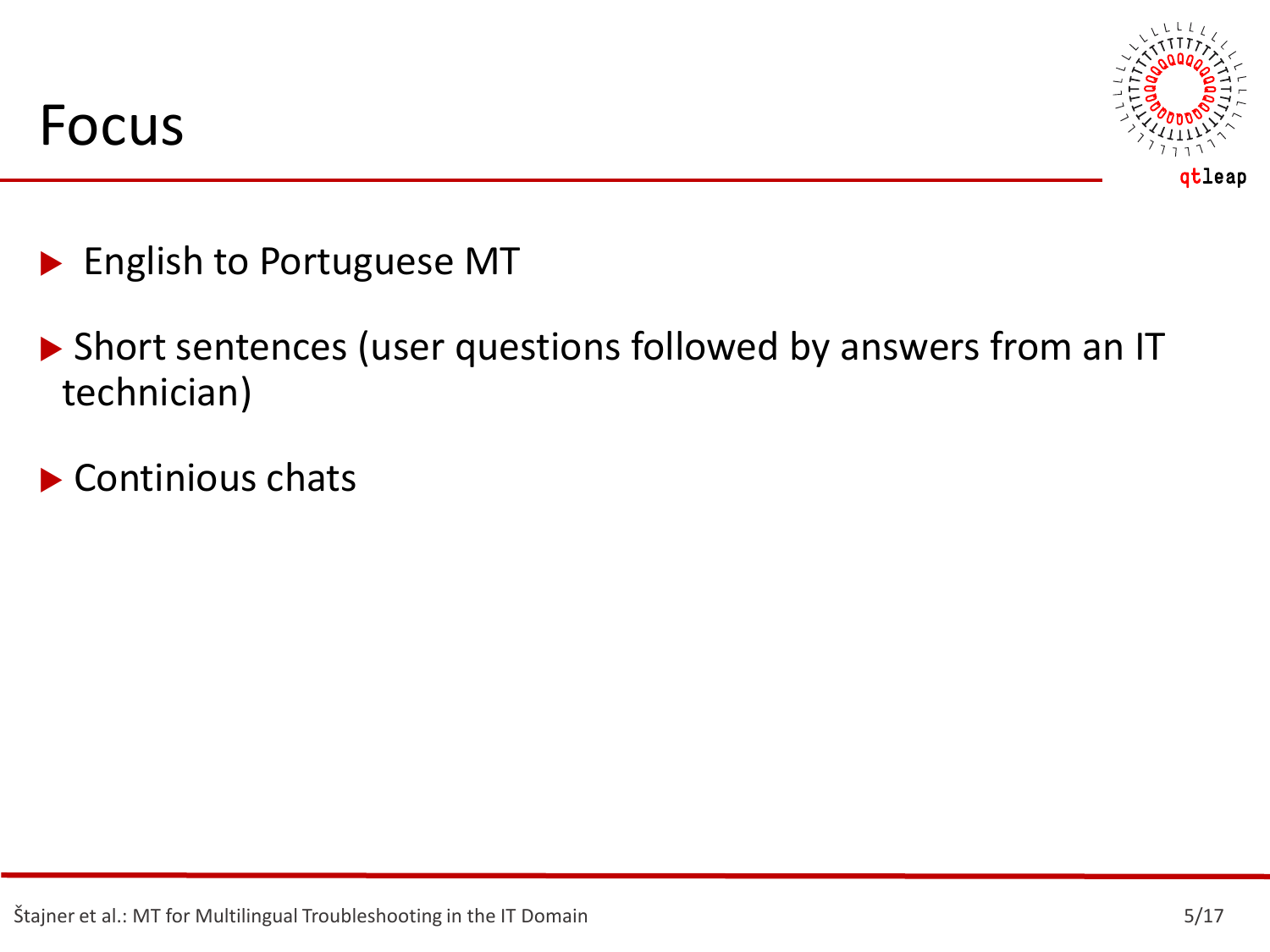



- **1. EP** English to Portuguese Europarl (1,960,407 sentence pairs) as the large out-of-domain corpus
- **2. IT1** An in-domain IT corpus with 2,000 sentence pairs (1,000 questions and 1,000 answers) compiled under the QTLeap project (used for training)
- **3. IT2** An in-domain IT corpus with 1,000 sentence pairs (answers only) compiled under the QTLeap project (used for testing)
- **4. TERM** A parallel corpus of IT terminology (unigrams or multiword expressions), which consists of the Microsoft Terminology Collection (13,030 terms) and a small portion of LibreOffice terminology (995 terms).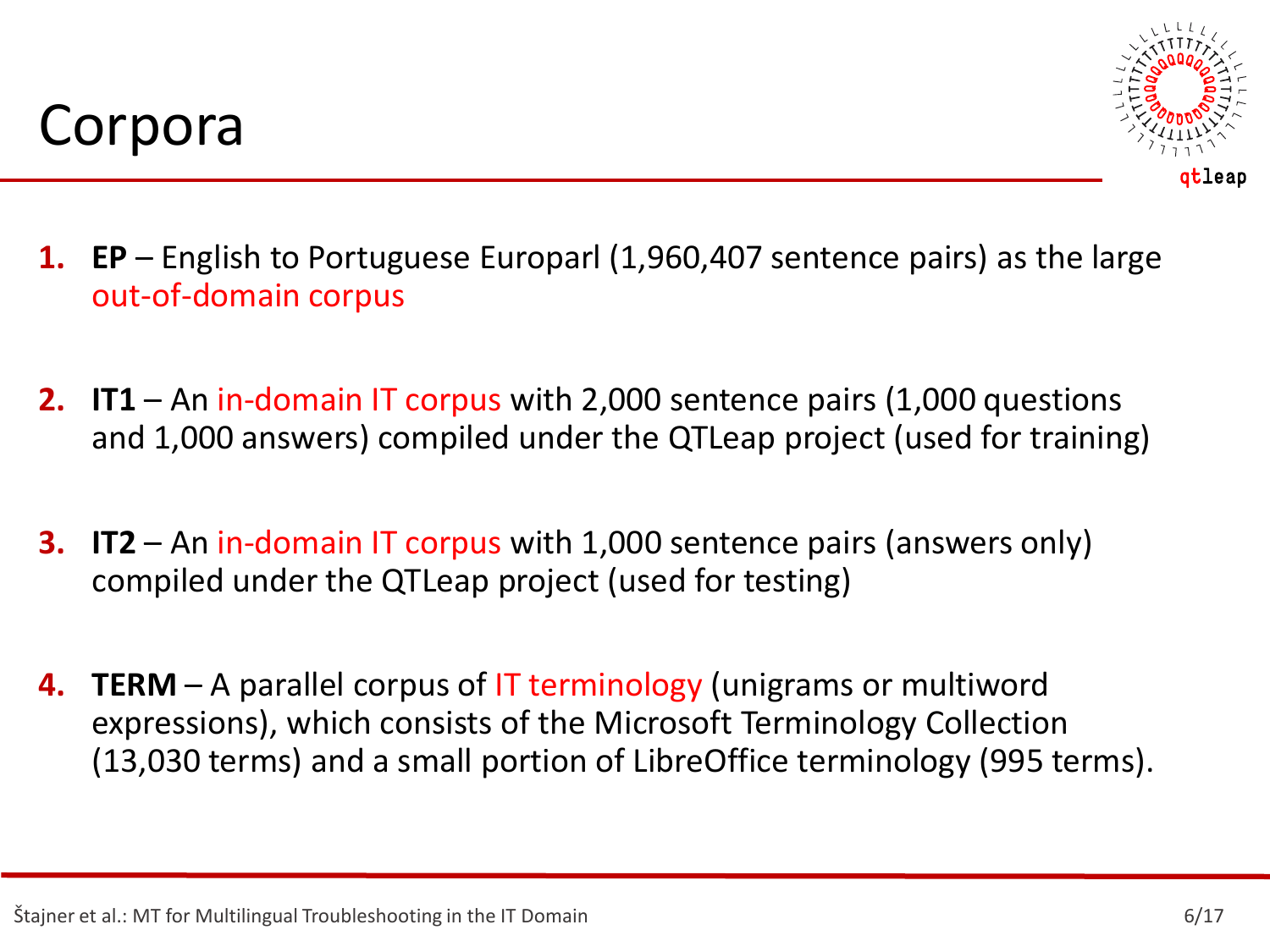# Examples



| Corpora     | Source (EN)                                                                                                                                                      | Target (PT)                                                                                                                                                                                         |
|-------------|------------------------------------------------------------------------------------------------------------------------------------------------------------------|-----------------------------------------------------------------------------------------------------------------------------------------------------------------------------------------------------|
| <b>TERM</b> | arrow key<br>gatekeeper<br><b>Planning System Database</b>                                                                                                       | tecla de seta<br>controlador de chamadas<br>Base de Dados do Sistema de Planeamento                                                                                                                 |
| IT1         | If your disc is not recognized, try changing the<br>USB port.<br>Which antivirus should I keep, MSE or AVG?                                                      | Se o disco não está a ser reconhecido, tente<br>trocar de entrada USB.<br>Qual antivrus devo manter, MSE ou AVG?                                                                                    |
| IT2         | In the Insert menu, select Picture.<br>In the taskbar there is an icon shaped like<br>binoculars, click and type in what you want<br>to search.                  | No menu inserir selecione Imagem.<br>Na barra de Tarefas há um ícone em forma<br>de binóculos, clique e escreva o que pretende<br>procurar.                                                         |
| EP          | Please rise, then, for this minute's silence.<br>You have requested a debate on this subject<br>in the course of the next few days, during<br>this part-session. | Convido-os a levantarem-se para um minuto de silêncio.<br>Os senhores manifestaram o desejo de se<br>proceder a um debate sobre o assunto nos<br>próximos dias, durante este período de<br>sessões. |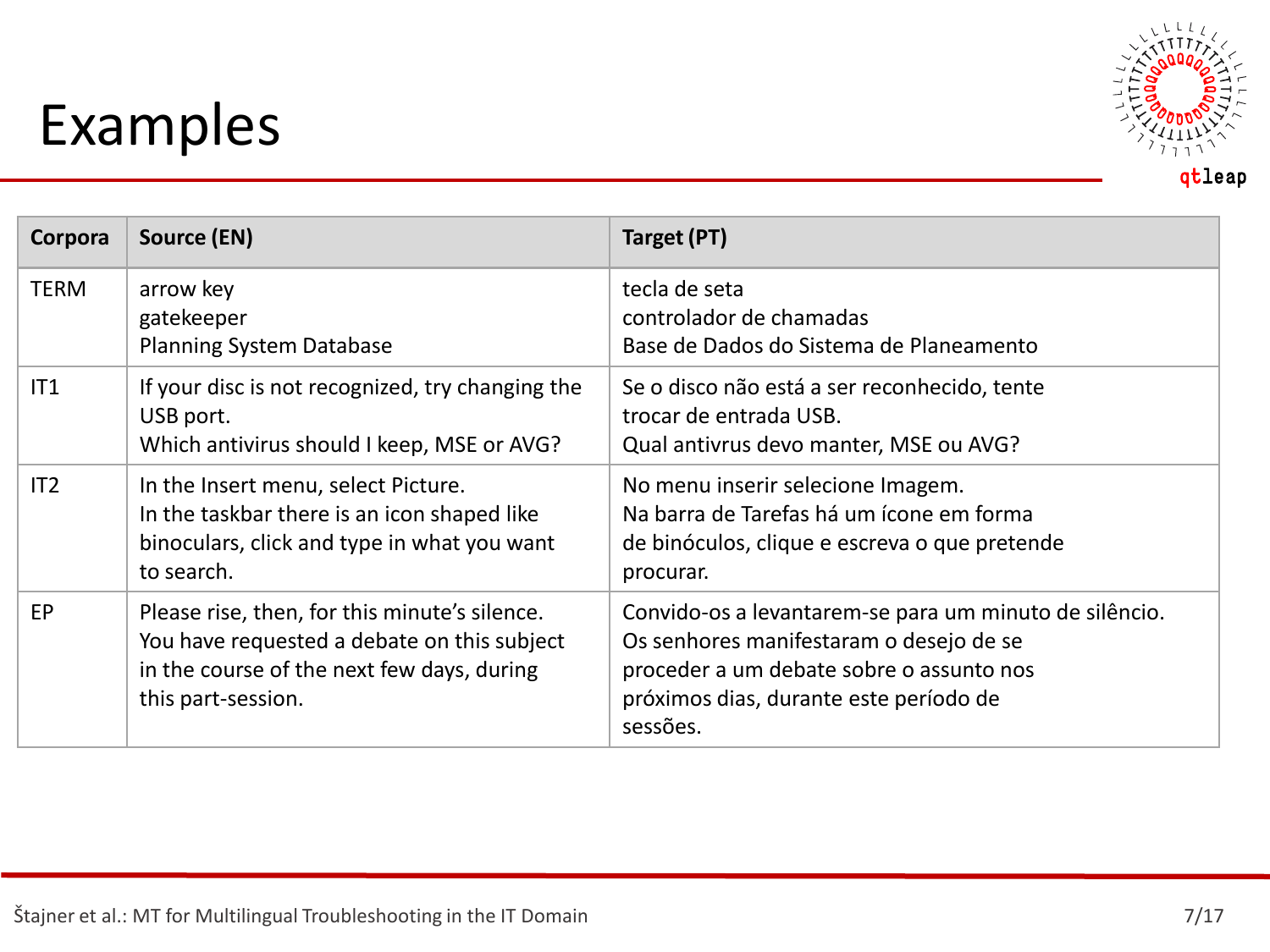# Experiments

#### MT Systems :

- A hybrid MT system (TectoMT)
- A standard PBSMT system (Moses)

#### Training datasets:

- ▶ IT+TERM (adding terminology)
- $\blacktriangleright$  IT+EP1  $\blacktriangleright$  IT+EP10 (adding out-of-domain data)

#### ▶ IT+EP10+TERM (adding both)

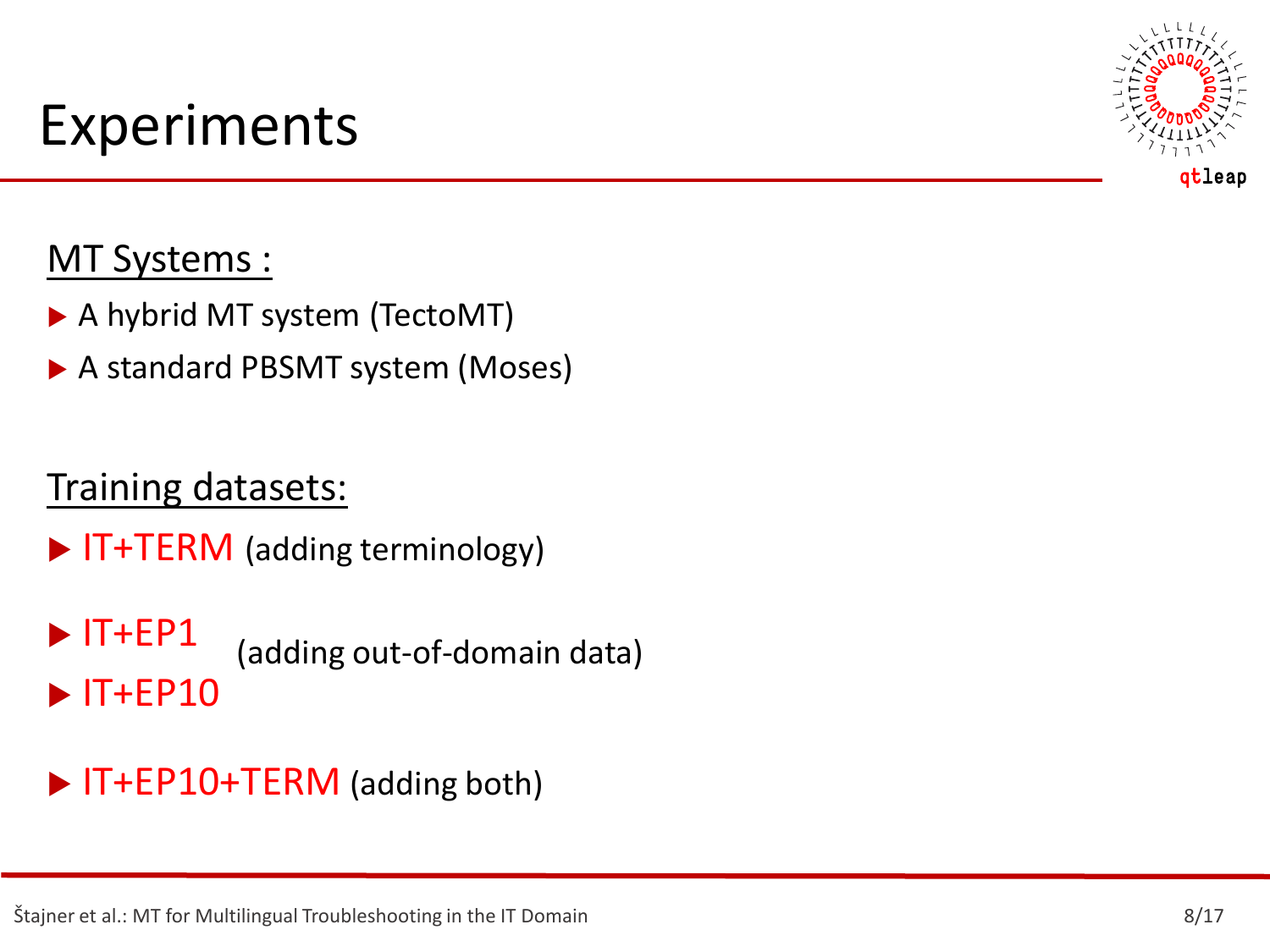#### TectoMT



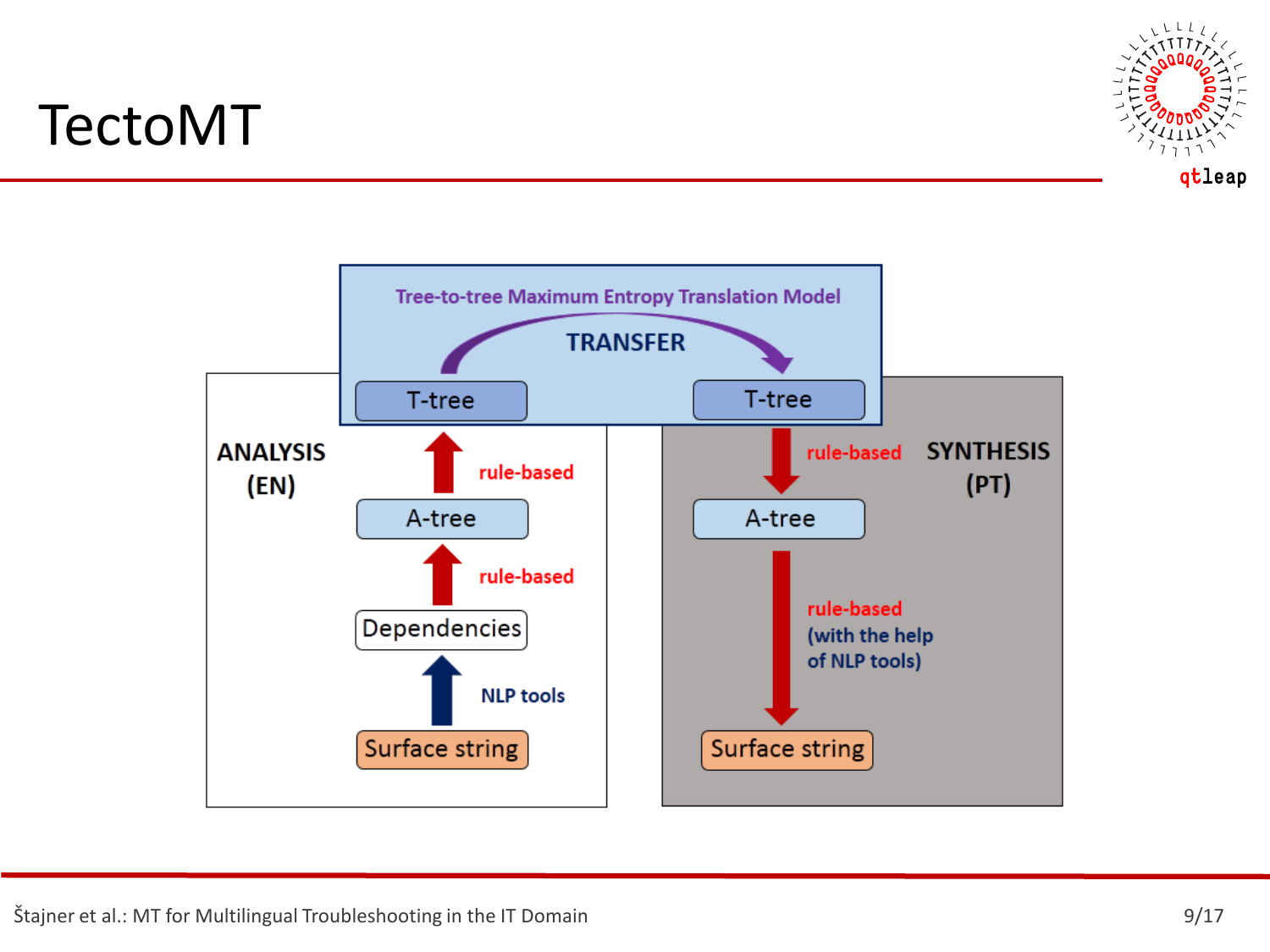#### A-tree vs. T-tree





"Try pressing the F11 key." translated into "Tente carregar na tecla f11."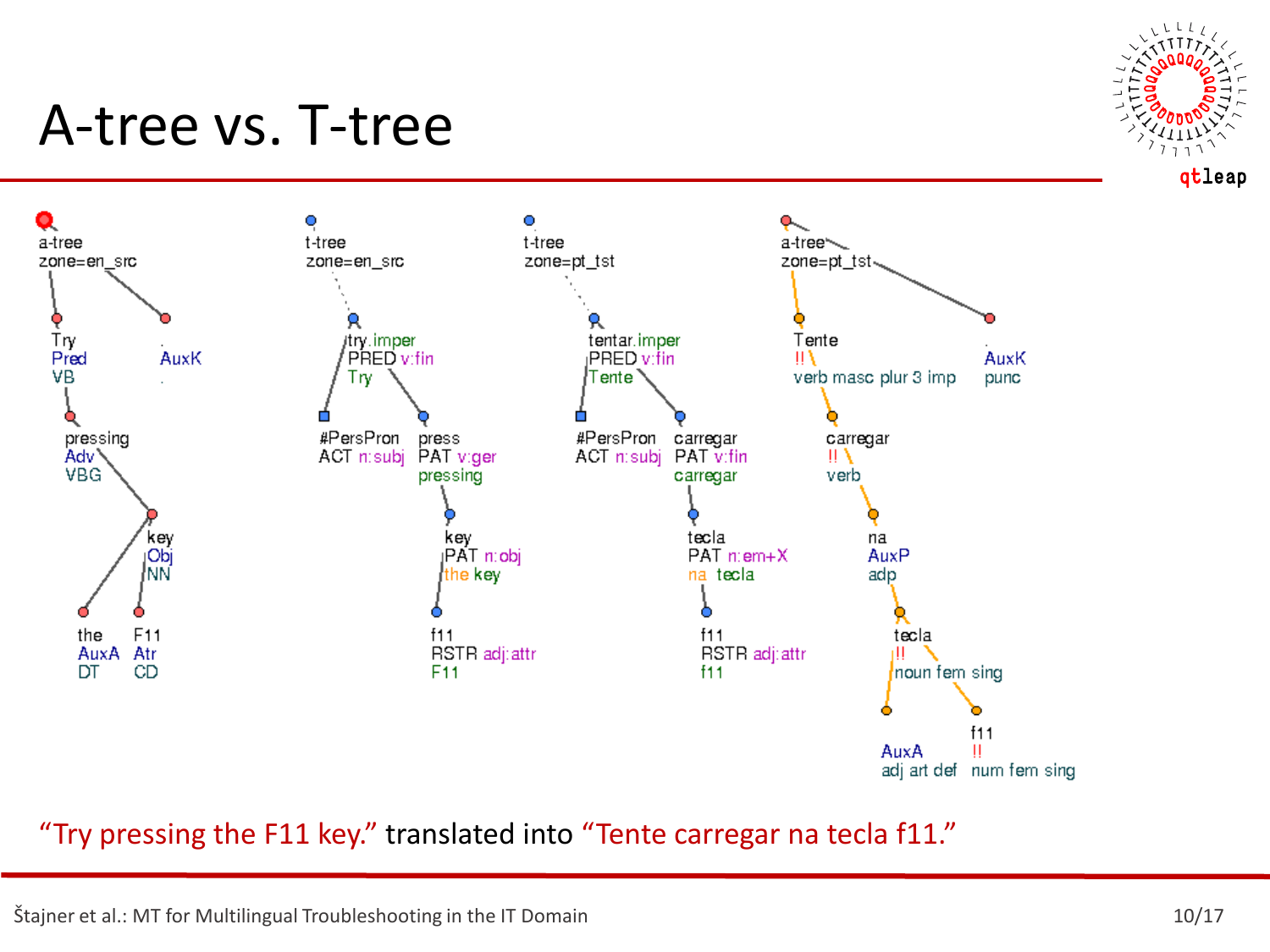#### Human Evaluation Parameters



- Scores:
	- $\blacktriangleright$  Fluency (1 4)
	- Adequacy  $(1 4)$
- **Error Analysis:** 
	- $\triangleright$  Orthographic  $(0 2)$
	- $\triangleright$  Morphologic (0 2)
	- Syntactic  $(0 2)$
	- Semantic  $(0 2)$ 
		- $0$  no errors
			- 1 one error
		- 2 two or more errors

 $1 -$  very bad  $2 - bad$  $3 - good$ 4 – very good

Stajner et al.: MT for Multilingual Troubleshooting in the IT Domain 11/17 and 11/17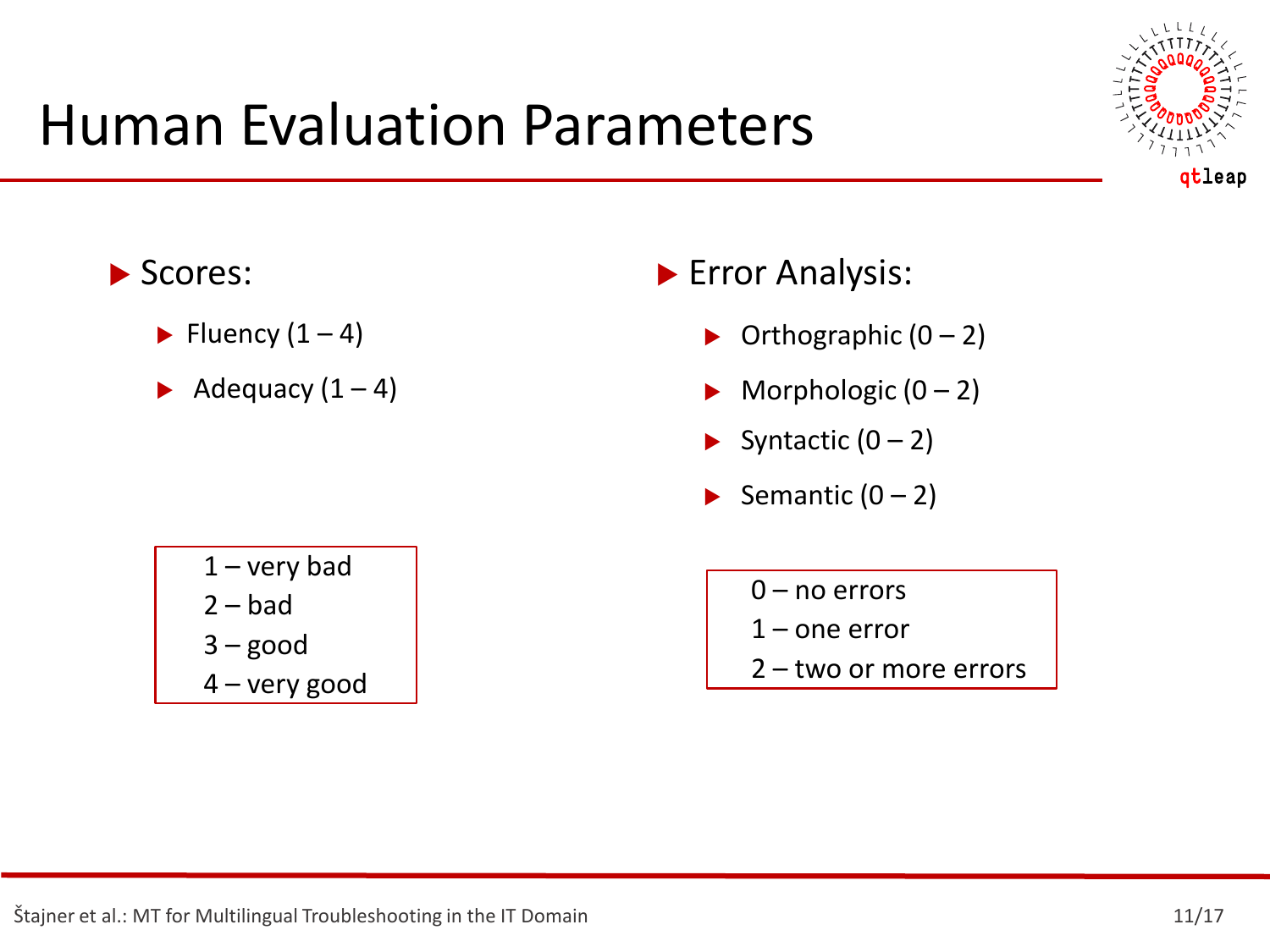

# Results (Automatic Evaluation)

|                   |           | <b>Training</b> |       | Dev.  | <b>Test</b> | Results (BLEU) |              |
|-------------------|-----------|-----------------|-------|-------|-------------|----------------|--------------|
| Experiment        | <b>EP</b> | <b>TERM</b>     | IT1   | IT1   | IT2         | <b>TectoMT</b> | <b>PBSMT</b> |
| <b>BaselineEP</b> | all       |                 |       | 2,000 | 1,000       | 19.34          | 18.99        |
| <b>BaselineIT</b> |           |                 | 2,000 | 2,000 | 1,000       | 20.77          | 21.55        |
| IT+TERM           |           | 14,025          | 2,000 | 2,000 | 1,000       | 21.89          | 22.73        |
| $IT + EP1$        | 1,000     |                 | 2,000 | 2,000 | 1,000       | 20.97          | $*21.08$     |
| $IT + EP10$       | 10,000    |                 | 2,000 | 2,000 | 1,000       | 21.16          | 21.66        |
| IT+EP10+TERM      | 10,000    | 14,025          | 2,000 | 2,000 | 1,000       | 22.20          | 22.16        |

#### TectoMT:

- ▶ All above the baselines
- ▶ Best approach: both (IT+EP10+TERM)

#### PBSMT:

- ▶ Above the baselines only those with added terminology (IT+TERM and IT+EP10+TERM)
- ▶ Adding a small portion of out-of-domain corpus negatively influences (IT+EP1)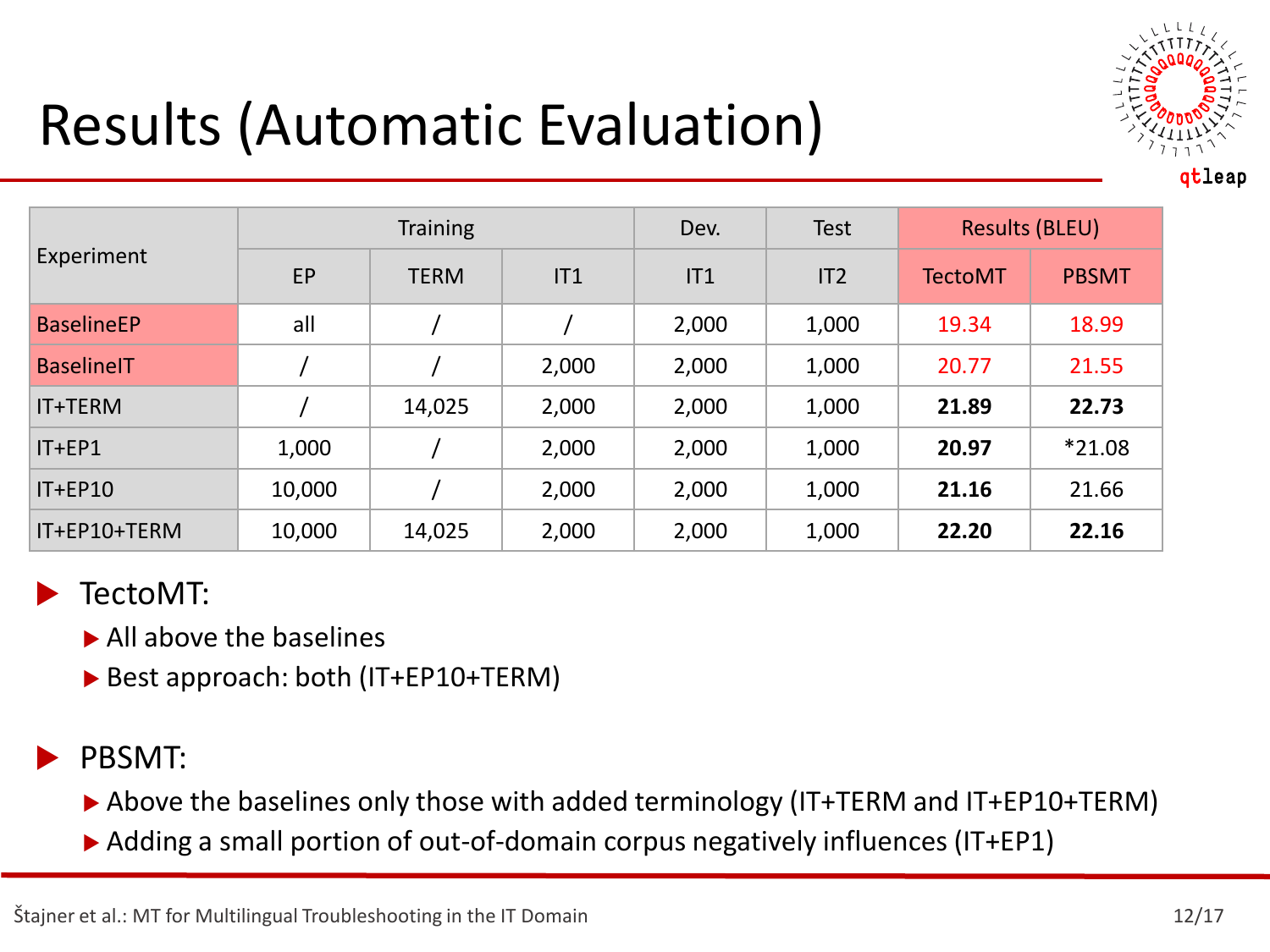

### Results (Aspect)

| Aspect   | Mean           |              | Median         |                | Mode           |                |       |            |
|----------|----------------|--------------|----------------|----------------|----------------|----------------|-------|------------|
|          | <b>TectoMT</b> | <b>PBSMT</b> | <b>TectoMT</b> | <b>PBSMT</b>   | <b>TectoMT</b> | <b>PBSMT</b>   | Sign. | <b>IAA</b> |
| Fluency  | 1.78           | 1.74         | $\overline{2}$ | 1.5            | $\overline{2}$ | $\overline{2}$ | 0.054 | 0.52       |
| Adequacy | 2.28           | 2.24         | $\overline{2}$ | $\overline{2}$ | 2              | 2              | 0.047 | 0.55       |
| Total    | 2.27           | 2.23         | $\overline{2}$ | 2              | $\overline{2}$ | 2              | 0.048 | 0.55       |

TectoMT achieved significantly higher Adequacy score and Total score

 TectoMT achieved higher Mean and Median value for Fluency (not statistically significant difference)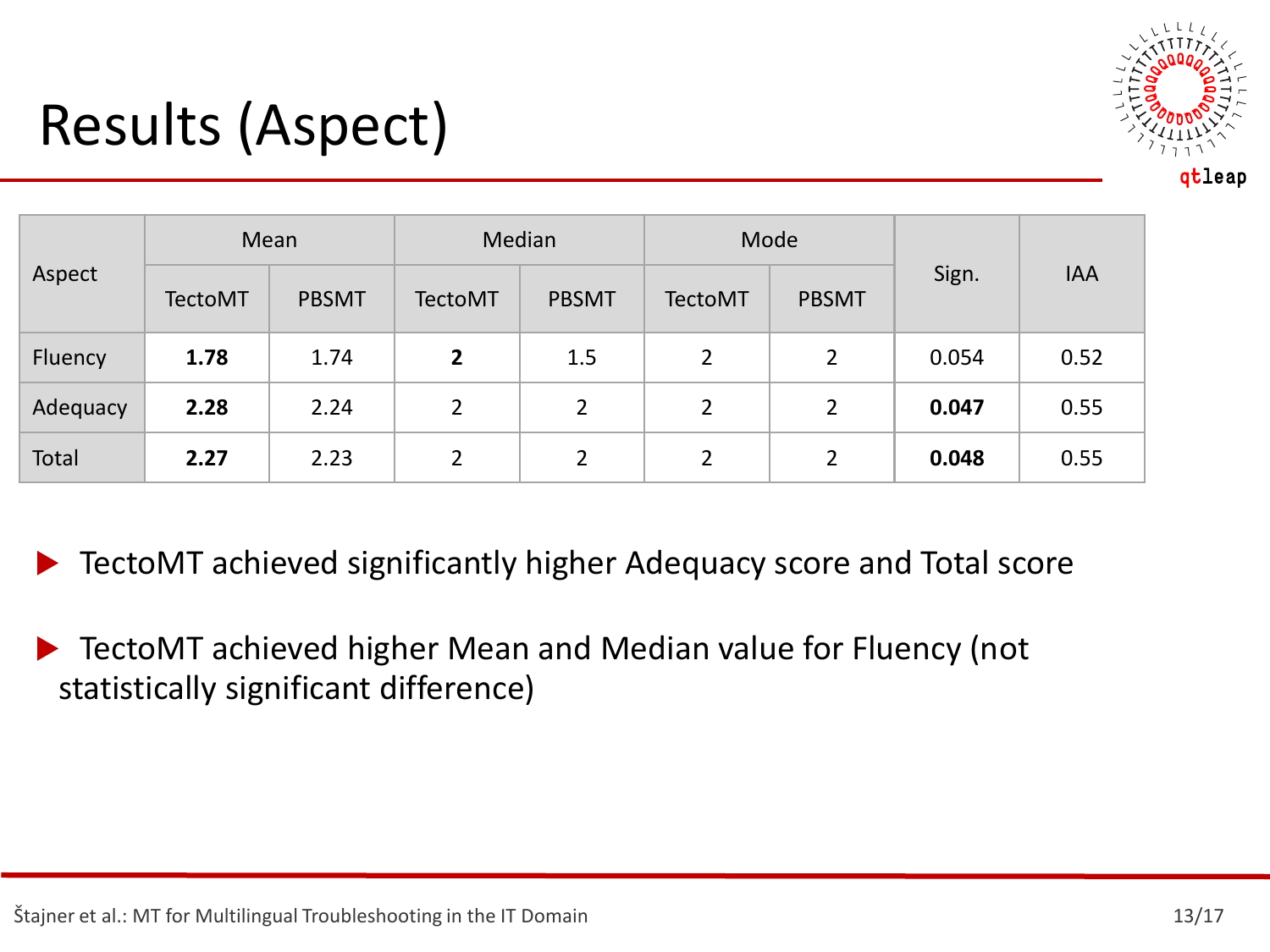

# Results (Errors)

| Errors       | Mean           |              | Median         |              | Mode           |                  |       |            |
|--------------|----------------|--------------|----------------|--------------|----------------|------------------|-------|------------|
|              | <b>TectoMT</b> | <b>PBSMT</b> | <b>TectoMT</b> | <b>PBSMT</b> | <b>TectoMT</b> | <b>PBSMT</b>     | Sign. | <b>IAA</b> |
| Orthographic | 1.15           | 0.95         | 1.25           | $\mathbf{1}$ | 1.5            | $\mathbf{1}$     | 0.001 | 0.50       |
| Morphologic  | 0.97           | 0.74         | $\mathbf{1}$   | 0.5          | $\mathbf 1$    | $\boldsymbol{0}$ | 0.000 | 0.54       |
| Syntactic    | 1.31           | 1.26         | 1.5            | 1.5          | 1.5            | 1.5              | 0.045 | 0.49       |
| Semantic     | 1.37           | 1.50         | 1.5            | 1.5          | $\overline{2}$ | 2                | 0.009 | 0.53       |

▶ Number of Orthographic, Morphologic, and Syntactic errors is significantly higher in TectoMT than in PBSMT system.

 Number of Semantic errors is significantly higher in PBSMT than in TectoMT system.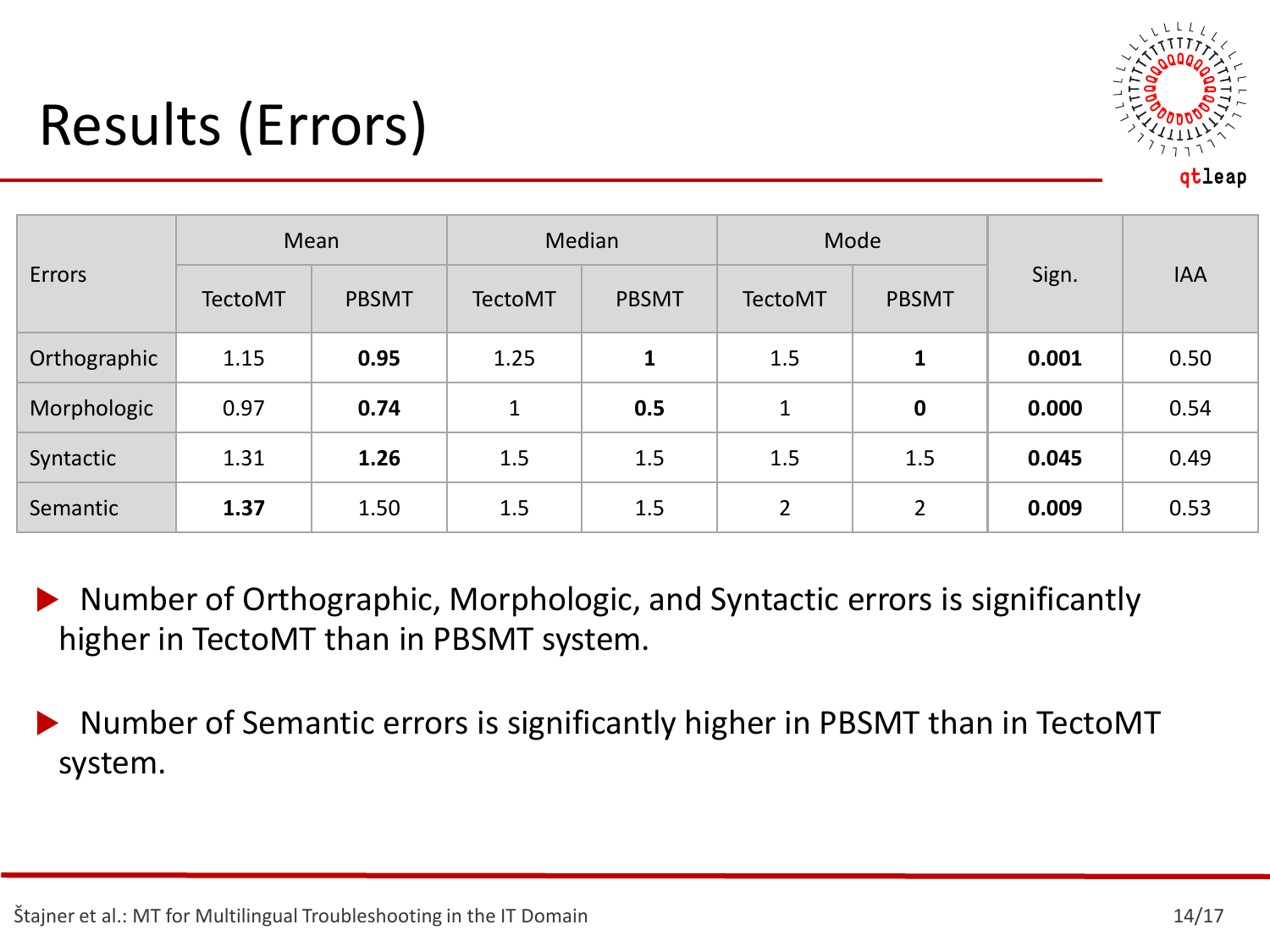#### Sentence-wise Comparison



| Comparison                                                                                                   | <b>Scores</b> |          |       | Number of errors |         |       |      |
|--------------------------------------------------------------------------------------------------------------|---------------|----------|-------|------------------|---------|-------|------|
|                                                                                                              | Fluency       | Adequacy | Total | Ortho.           | Morpho. | Synt. | Sem. |
| TectoMT>PBSMT                                                                                                | 47            | 55       | 55    | 69               | 81      | 58    | 98   |
| TectoMT=PBSMT                                                                                                | 117           | 96       | 96    | 96               | 77      | 85    | 102  |
| TectoMT <pbsmt< td=""><td>36</td><td>49</td><td>49</td><td>35</td><td>42</td><td>57</td><td>60</td></pbsmt<> | 36            | 49       | 49    | 35               | 42      | 57    | 60   |

 Sentences generated by TectoMT represent more fluent and adequate translations, but they also have greater number of errors.

- These results indicate one of the following:
	- ▶ Fluency and adequacy cannot be well captured by these types of errors.
	- The errors produced by the TectoMT system are not as severe as those produced by the PBSMT system.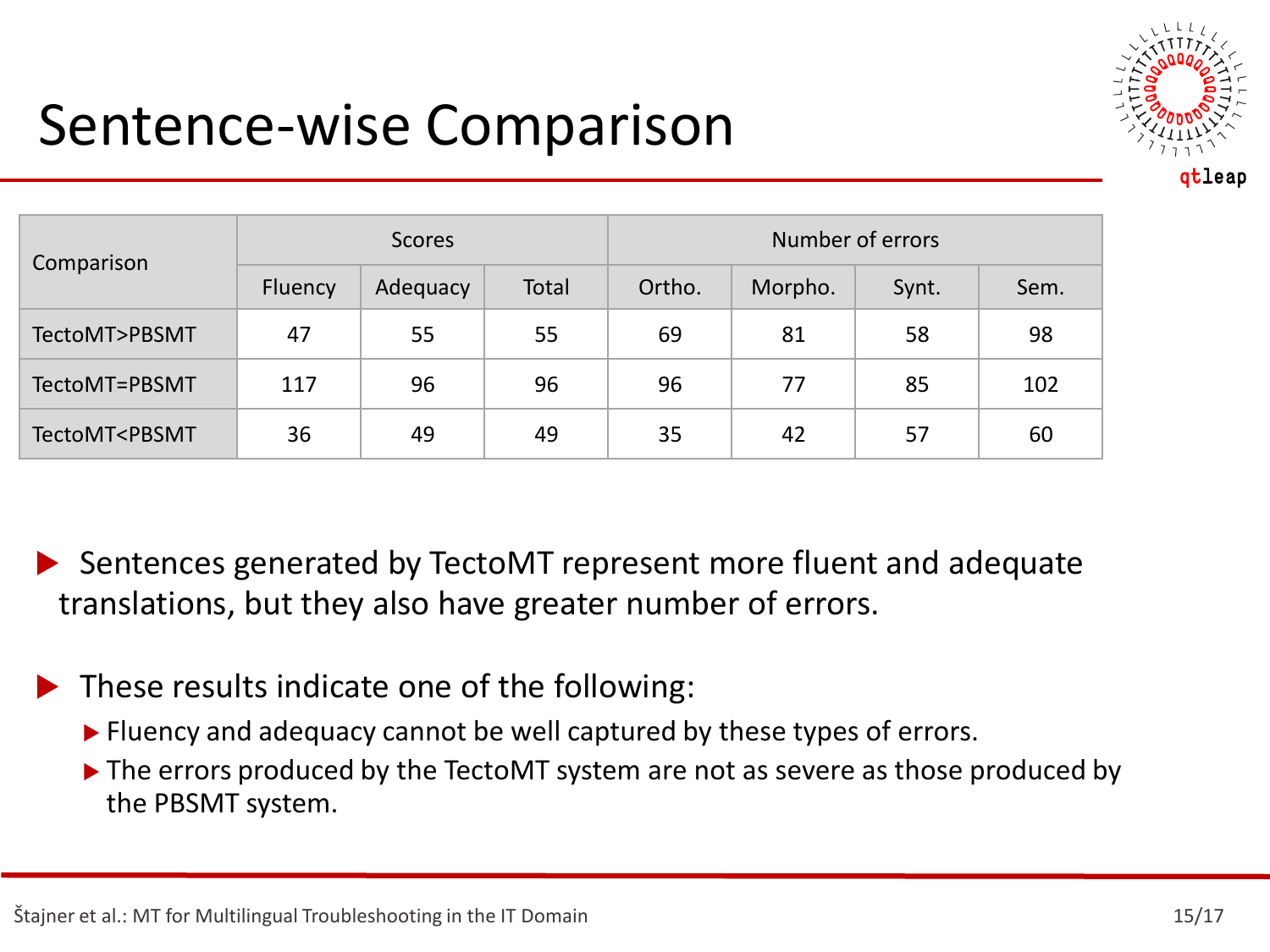#### **Conclusions**



- Adding in-domain bilingual terminology significantly improves the performance of both systems (TectoMT and PBSMT).
- Adding a combination of in-domain bilingual terminology and out-of-domain sentence pairs significantly improves the performance of both systems (TectoMT and PBSMT).
- ▶ Adding only some portion of out-of-domain sentence pairs only improves the performance of TectoMT system, while it either impairs or does not significantly change the performance of the PBSMT system.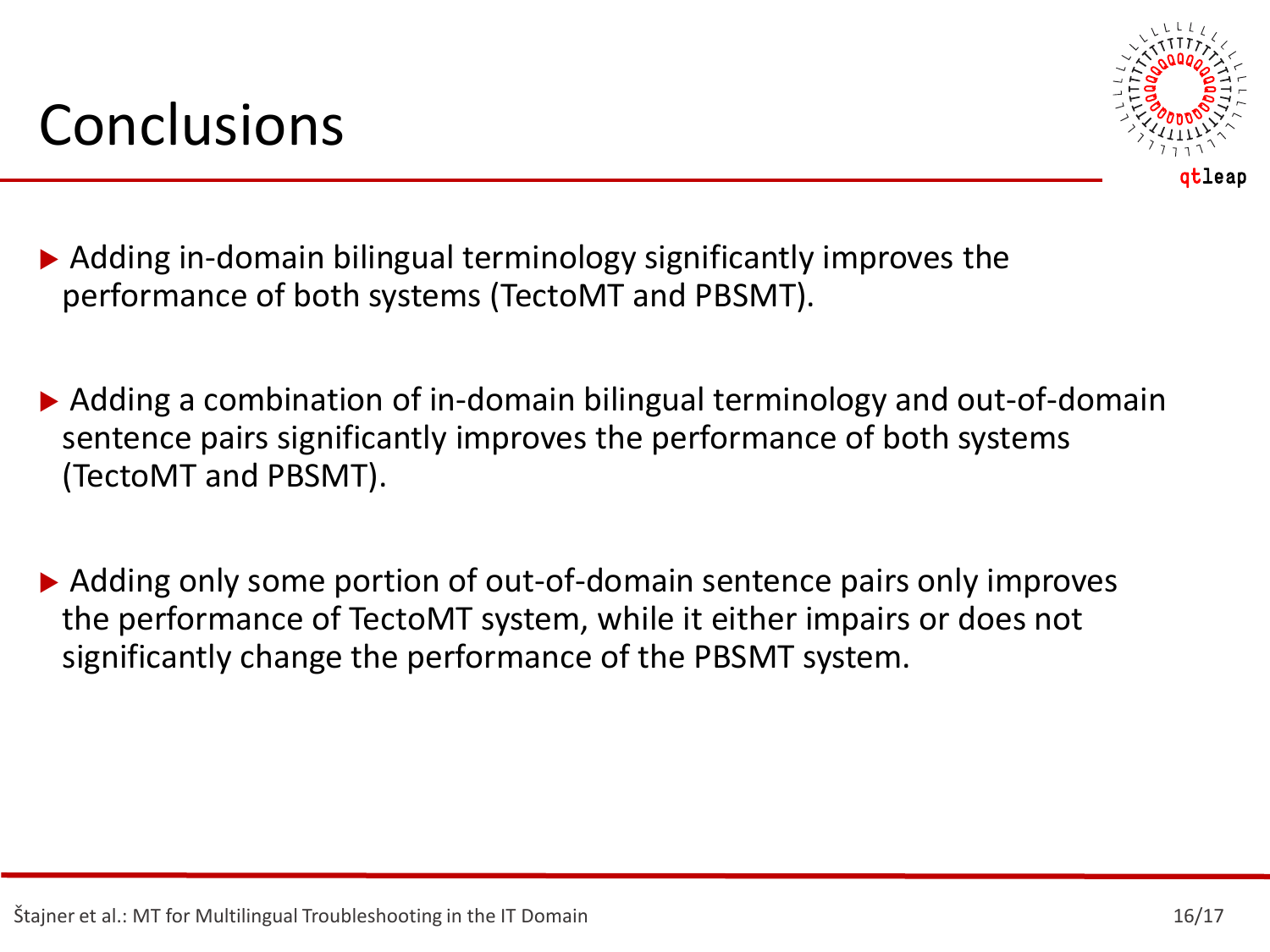#### Limitations



- ▶ We used only the basic domain-adaptation technique for the PBSMT system.
- ▶ We used no domain-adaptation techniques for the TectoMT system.